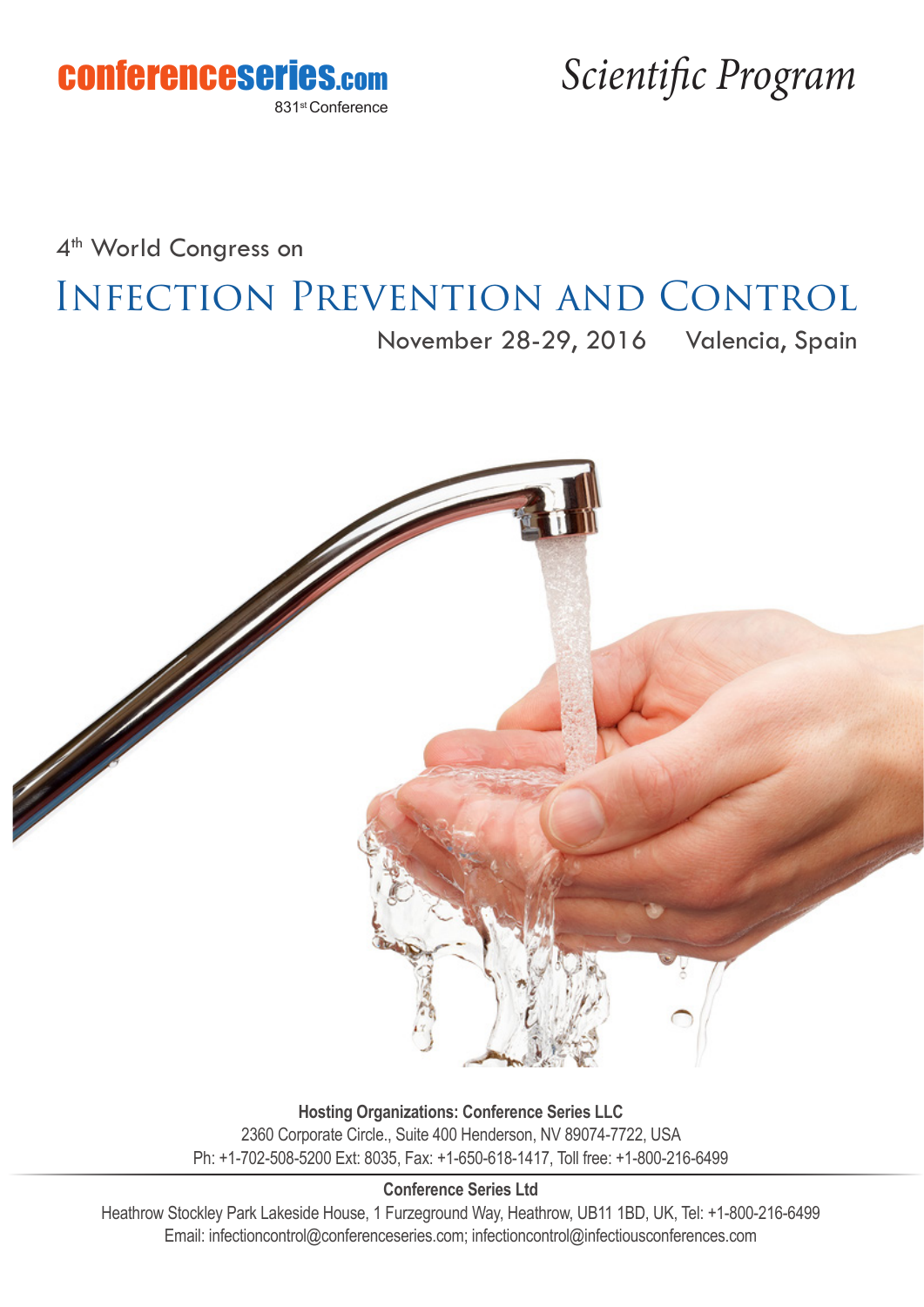**At Melia Meeting 3**

## conferenceseries.com 09:00-09:25 **Opening Ceremony**

| <b>Keynote Forum</b>                                                                                                                                                                                                             |                                                                                                                                                                                                                                                                 |  |
|----------------------------------------------------------------------------------------------------------------------------------------------------------------------------------------------------------------------------------|-----------------------------------------------------------------------------------------------------------------------------------------------------------------------------------------------------------------------------------------------------------------|--|
| 09:25-09:30 Introduction                                                                                                                                                                                                         | 09:30-10:00 Title: Targeting reservoirs to control human infections: A one health approach<br>Indira T Kudva, United States Department of Agriculture-Agricultural Research Service, USA<br>10:00-10:30 Title: Controlling infectious diseases with Metadichol® |  |
|                                                                                                                                                                                                                                  | Palayakotai Raghavan, Nanorx Inc, USA<br>10:30-11:00 Title: Drug delivery by tattooing to treat cutaneous leishmaniasis                                                                                                                                         |  |
| Stef Stienstra, Dutch Armed Forces / Royal Dutch Navy, Netherlands                                                                                                                                                               |                                                                                                                                                                                                                                                                 |  |
| <b>Group Photo</b>                                                                                                                                                                                                               |                                                                                                                                                                                                                                                                 |  |
|                                                                                                                                                                                                                                  | Coffee Break 11:00-11:15 @ Foyer Business Center                                                                                                                                                                                                                |  |
|                                                                                                                                                                                                                                  | 11:15-11:45 Title: Polymerase chain reaction in the detection of the methicillin-resistant staphylococci<br>Junie Lia Monica, "Iuliu Hatieganu" University of Medicine and Pharmacy, Romania                                                                    |  |
|                                                                                                                                                                                                                                  | <b>Special Session</b>                                                                                                                                                                                                                                          |  |
| $11:45-12:15$                                                                                                                                                                                                                    | Title: Infection control: The science of a profession                                                                                                                                                                                                           |  |
|                                                                                                                                                                                                                                  | Elias Tannous, Cleveland Clinic, UAE                                                                                                                                                                                                                            |  |
| $12:15 - 12:45$                                                                                                                                                                                                                  | Title: Managing bio-threat information under the WHO international health regulations of<br>biosecurity                                                                                                                                                         |  |
|                                                                                                                                                                                                                                  | Stef Stienstra, Dutch Armed Forces / Royal Dutch Navy, Netherlands                                                                                                                                                                                              |  |
| <b>Sessions 1:</b><br>Treatment for Infections   Infection Prevention, Control and Cure   Hand Hygiene/ Hand Washing and Cleanliness  <br>Antimicrobial/ Antibiotic/ Antibacterial Stewardship                                   |                                                                                                                                                                                                                                                                 |  |
| Session Chair: Indira T Kudva, United States Department of Agriculture-Agricultural Research Service, USA<br>Session Chair: Palayakotai Raghavan, Nanorx Inc, USA<br>Session Co-chair: Nalam Udayakiran, Nitte University, India |                                                                                                                                                                                                                                                                 |  |
|                                                                                                                                                                                                                                  | <b>Session Introduction</b>                                                                                                                                                                                                                                     |  |
| $12:45-13:10$                                                                                                                                                                                                                    | Title: Importance of Salmonella Typhi-specific CD8+ T cells in typhoid fever immunity in a human<br>challenge model                                                                                                                                             |  |
|                                                                                                                                                                                                                                  | <b>Stephanie Fresnay, University of Maryland, USA</b>                                                                                                                                                                                                           |  |
| $13:10 - 13:35$                                                                                                                                                                                                                  | Title: Novel technologies and innovations for prevention and treatment of infectious diseases<br>Guillermo Tellez-Isaias, University of Arkansas, USA                                                                                                           |  |
|                                                                                                                                                                                                                                  | <b>Panel Discussion</b>                                                                                                                                                                                                                                         |  |
|                                                                                                                                                                                                                                  | Lunch Break: 13:35-14:35 @ Restaurant Aqua                                                                                                                                                                                                                      |  |
| 14:35-15:00                                                                                                                                                                                                                      | <b>Exhibitor Demonstration</b><br><b>Jutta Antretter, Novaerus, USA</b>                                                                                                                                                                                         |  |
| 15:00-15:25                                                                                                                                                                                                                      | Title: Prevalence of comorbidities in the Middle East respiratory syndrome coronavirus (MERS-CoV):<br>A systematic review and meta-analysis                                                                                                                     |  |
|                                                                                                                                                                                                                                  | Alaa Badawi, Public Health Agency of Canada, Canada                                                                                                                                                                                                             |  |
| <b>Sessions 2:</b>                                                                                                                                                                                                               |                                                                                                                                                                                                                                                                 |  |

**Types of Infections | Causes and Symptoms of Infections | Immunology of Infections | Epidemiology of Emerging and Re-Emerging Infections**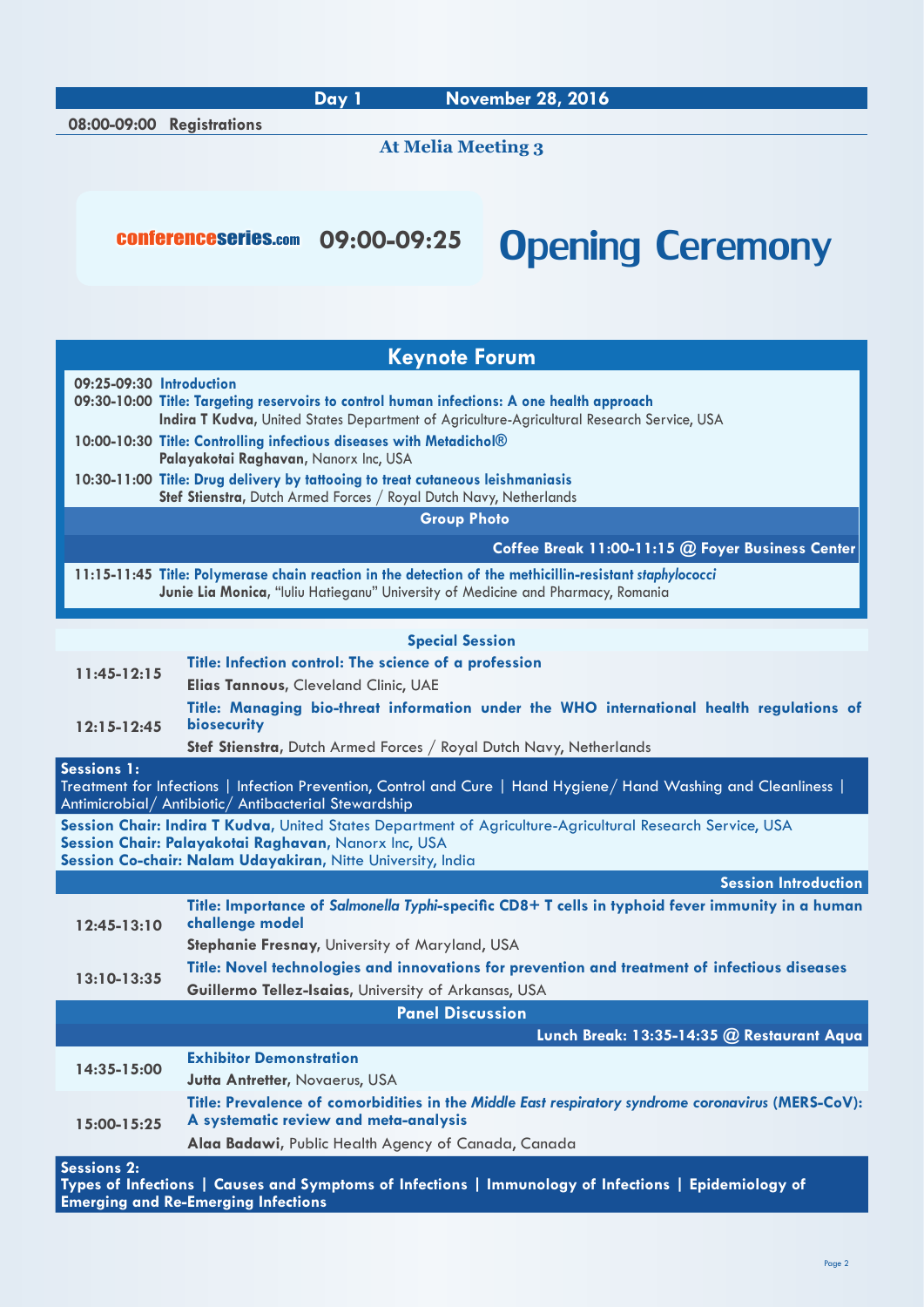**Session Chair: Indira T Kudva,** United States Department of Agriculture-Agricultural Research Service, USA **Session Chair: Palayakotai Raghavan,** Nanorx Inc, USA Session Co-chair: Nalam Udayakiran, Nitte University, India

|                         | <b>Session Introduction</b>                                                                                                                                                               |  |
|-------------------------|-------------------------------------------------------------------------------------------------------------------------------------------------------------------------------------------|--|
| 15:25-15:50             | Title: The curse of wet hands! The significance of hand drying and efficacy of different methods                                                                                          |  |
|                         | John Gammon, Swansea University, UK                                                                                                                                                       |  |
| $15:50-16:15$           | Title: Investigating the mechanisms of resistance to cationic biocides in clinically relevant Gram<br>negative organisms                                                                  |  |
|                         | Lucy J Bock, Public Health England, UK                                                                                                                                                    |  |
| <b>Panel Discussion</b> |                                                                                                                                                                                           |  |
|                         | Networking and Refreshments Break: 16:15-16:30 @ Foyer Business Center                                                                                                                    |  |
| 16:30-16:55             | Title: Antibiotic stewardship approach to long term urinary catheterized patients in a Spinal<br>Injury Unit (SIU) in New Zealand: Measurement of success regarding antibiotic resistance |  |
|                         | Mona Schousboe, Canterbury District Health Board, New Zealand                                                                                                                             |  |
| $16:55 - 17:20$         | Title: Public awareness of hand hygiene as a simple measure in the prevention of the spread of<br>communicable diseases: A systematic literature review                                   |  |
|                         | Aaron Lawson, Ulster University, Ireland                                                                                                                                                  |  |
| $17:20 - 17:45$         | Title: Persistence of low levels of plasma viremia and of the latent reservoir in patients under<br><b>ART: A fractional order approach</b>                                               |  |
|                         | Carla M A Pinto, Polytechnic of Porto, Portugal                                                                                                                                           |  |
| $17:45-18:10$           | Title: Lactoferrin is a natural killer of Candida spp                                                                                                                                     |  |
|                         | <b>Jack Ho Wong, The Chinese University of Hong Kong, Hong Kong</b>                                                                                                                       |  |
| 18:10-18:35             | Title: Management of perforated appendicitis in children and infection prevention                                                                                                         |  |
|                         | Nasim Mohamad Alsebai, Emirates College of Technology, UAE                                                                                                                                |  |
|                         | <b>Panel Discussion</b>                                                                                                                                                                   |  |

**Networking**

**Day 2 November 29, 2016**

#### **At Melia Meeting 3**

| <b>Keynote Forum</b>                                                                                                                                                                                                                  |  |
|---------------------------------------------------------------------------------------------------------------------------------------------------------------------------------------------------------------------------------------|--|
| 09:00-09:30 Title: Ampicillin resistance mechanisms in clinical Haemophilus influenzae<br>Maria Paula Ramalho Bajanca-Lavado, National Institute of Health, Portugal                                                                  |  |
| 09:30-10:00 Title: The threat of zoonotic diseases and Ebola virus disease specifically<br>Stef Stienstra, Dutch Armed Forces / Royal Dutch Navy, Netherlands                                                                         |  |
| 10:00-10:30 Title: Listeria monocytogenes risk in poultry meat and usage of bacteriophages as a biocontrol agent<br>Naim Deniz Ayaz, Kirikkale University, Turkey                                                                     |  |
| 10:30-11:00 Title: Novel vaccination approach against HSV type 1 and type 2 infections<br>Aziz Alami Chentoufi, King Fahad Medical City, KSA                                                                                          |  |
| Networking and Refreshments Break: 11:00-11:15 @ Foyer Business Center                                                                                                                                                                |  |
| <b>Sessions 1:</b><br>Infection Prevention, Control and Cure   Antimicrobial/ Antibiotic/ Antibacterial Resistance   Nosocomial<br>Infections/ Hospital Acquired Infections/ Health Care Associated Infections Prevention and Control |  |

**Session Chair: Maria Paula Ramalho Bajanca-Lavado,** National Institute of Health, Portugal **Session Co-chair: Aziz Alami Chentoufi,** King Fahad Medical City, KSA

**Session Introduction**

| $11:15 - 11:40$ | Title: Salmonella risk in poultry meat                                                                                                           |
|-----------------|--------------------------------------------------------------------------------------------------------------------------------------------------|
|                 | <b>Muammer Goncuoglu, Ankara University, Turkey</b>                                                                                              |
| 11:40-12:05     | Title: Biocontrol of E. coli 0157:H7 in RTE salad using lytic bacteriophage                                                                      |
|                 | <b>Bahar Onaran, Ankara University, Turkey</b>                                                                                                   |
| 12:05-12:30     | Title: Restricted antimicrobial policy: A positive outcome on Gram-negative bacilli susceptibility<br>pattern from inpatients wards in Indonesia |
|                 | Cucunawangsih, University of Pelita Harapan, Indonesia                                                                                           |